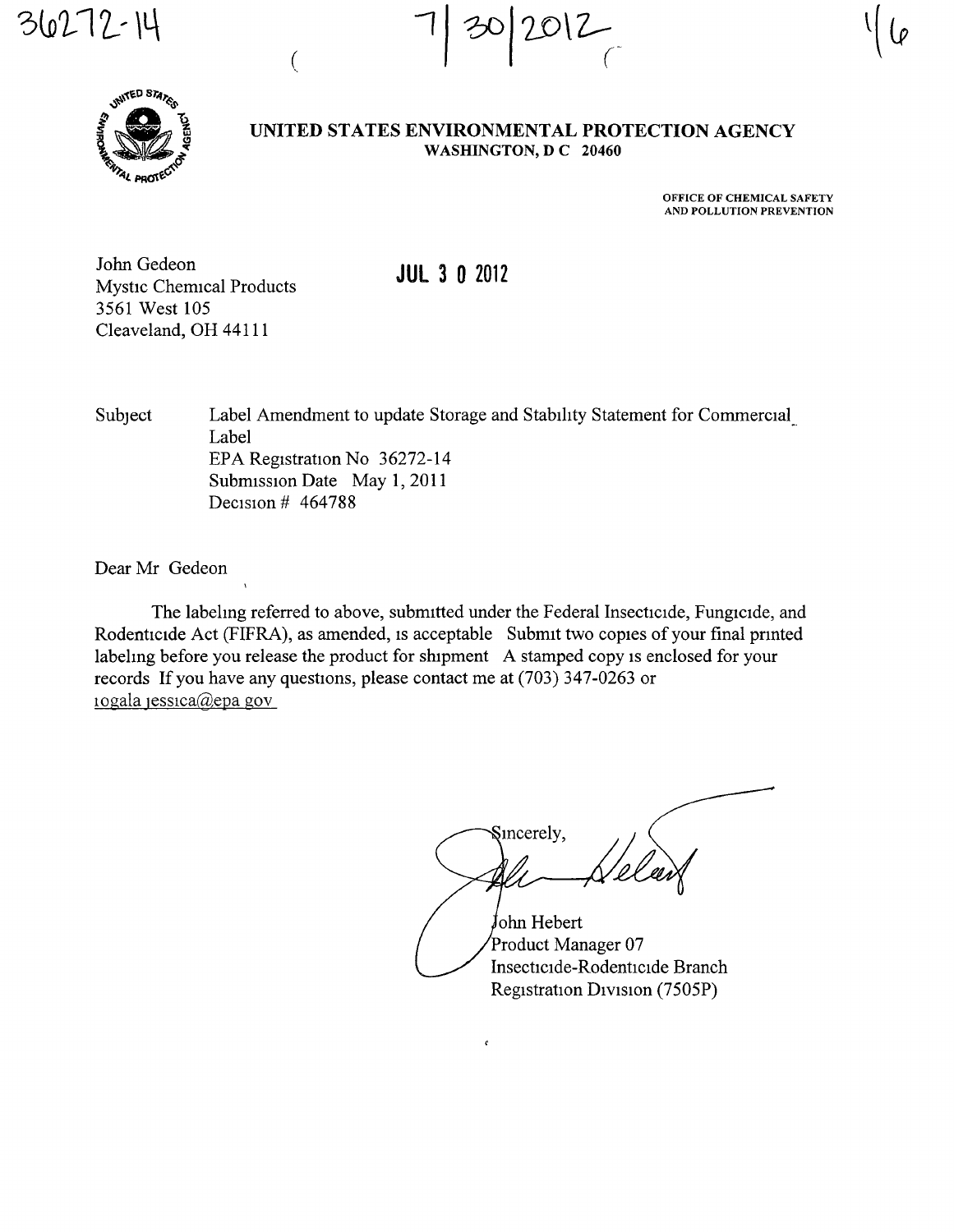



Kills **Wasps · Hornets · Honey Bees** 

**Carpenter Bees · Yellow Jackets** 

EPA Rea No 36272-14 EPA Est No 36272-OH-1

> ACCEPTEI **JUL 3 0 2012** Under the Federal Insectionde **Fungicide, and Rodenticide Act,** as amended, for the pestacide registered under  $EPA$  Reg No  $2L$

> > $5%$

95%

## PRECAUTIONARY STATEMENTS **Hazards to Humans and Domestic Animals**

**CAUTION** 

Harmful if swallowed Harmful if absorbed through the skin Avoid contact with eyes, skin, or clothing **PERSONAL PROTECTIVE EQUIPMENT (PPE)** Loaders, applicators, and other handlers using this product must wear long-sleeved shirt and long pants, shoes, socks, veil, and chemical-resistant gloves

**USER SAFETY REQUIREMENTS** Follow manufacturer's instructions for cleaning/maintaining PPE If no such instructions for washables exist, use detergent and hot water Keep and wash PPE separately from other laundry

**USER SAFETY RECOMMENDATIONS** User should wash hands before eating, drinking, chewing gum, using tobacco. or using the toilet User should remove clothing/PPE immediately if pesticide gets inside Then wash thoroughly and put on clean clothing Users should remove PPE immediately after handling this product Wash the outside of gloves before removing As soon as possible, wash thoroughly and change into clean clothing

ACTIVE INGREDIENT Carbaryl (1-naphthyl N-methylcaramate) **INERT INGREDIENTS** 

**TOTAL** 

Manufactured by **MYSTIC CHEMICAL PRODUCTS CO** 3561 West 105th Street Cleveland, Ohio 44111 **NETWT 6 LBS** 800-522-3245 · www apicide com

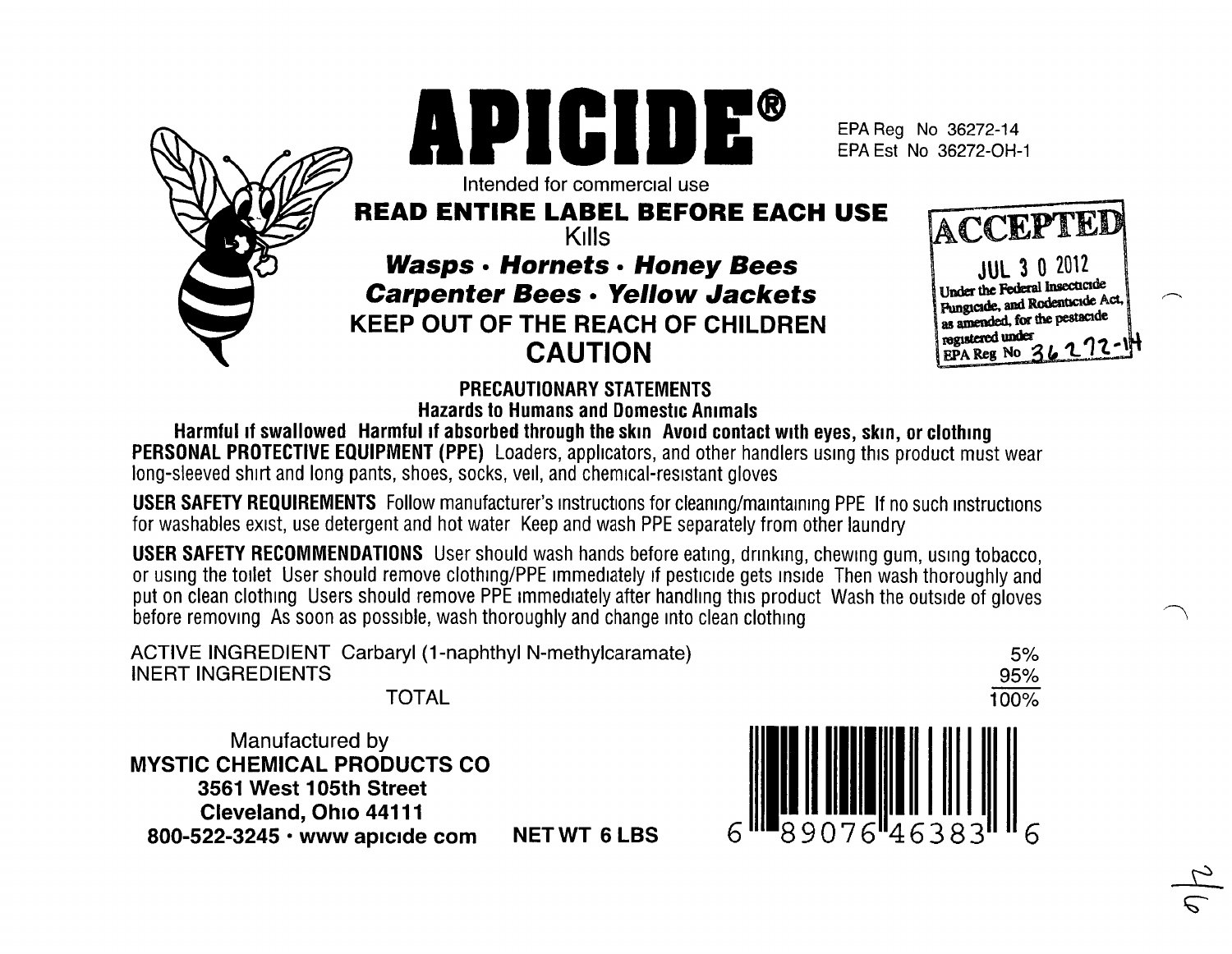## FIRST AID This product is an N-methyl carbamate and is a cholmesterase inhibitor If Swallowed Call poison control center or doctor immediately for treatment advice • Have person sip a glass of water if able to swallow Do not induce vomiting unless told to do so by the poison control center or doctor Do not give anything by mouth to an unconscious person If in Eyes • Hold eye open and rinse slowly and gently with water for 15-20 minutes • Remove contact lenses, if present, after the first 5 minutes, then continue rinsing eye Call a poison control center or doctor for treatment advice If on Skin or Clothing • Take off contaminated clothing • Rinse skin immediately with plenty of water for 15-20 minutes • Call a poison control center or doctor for treatment advice HOTLINE NUMBER

r

Have the product container or label with you when calling a poison control center or doctor or going for treatment You may also contact 1-800-858-7378 for emergency medical treatment information

## NOTE TO PHYSICIAN

 $\big($ 

Carbaryl is a N-methyl carbamate insecticide which is a cholmesterase inhibitor Specific antidote consists of atropme Narcotics and other sedatives should not be used Drugs like 2-PAM (pyrdidme-2-aldoxime methiodide) are not recommended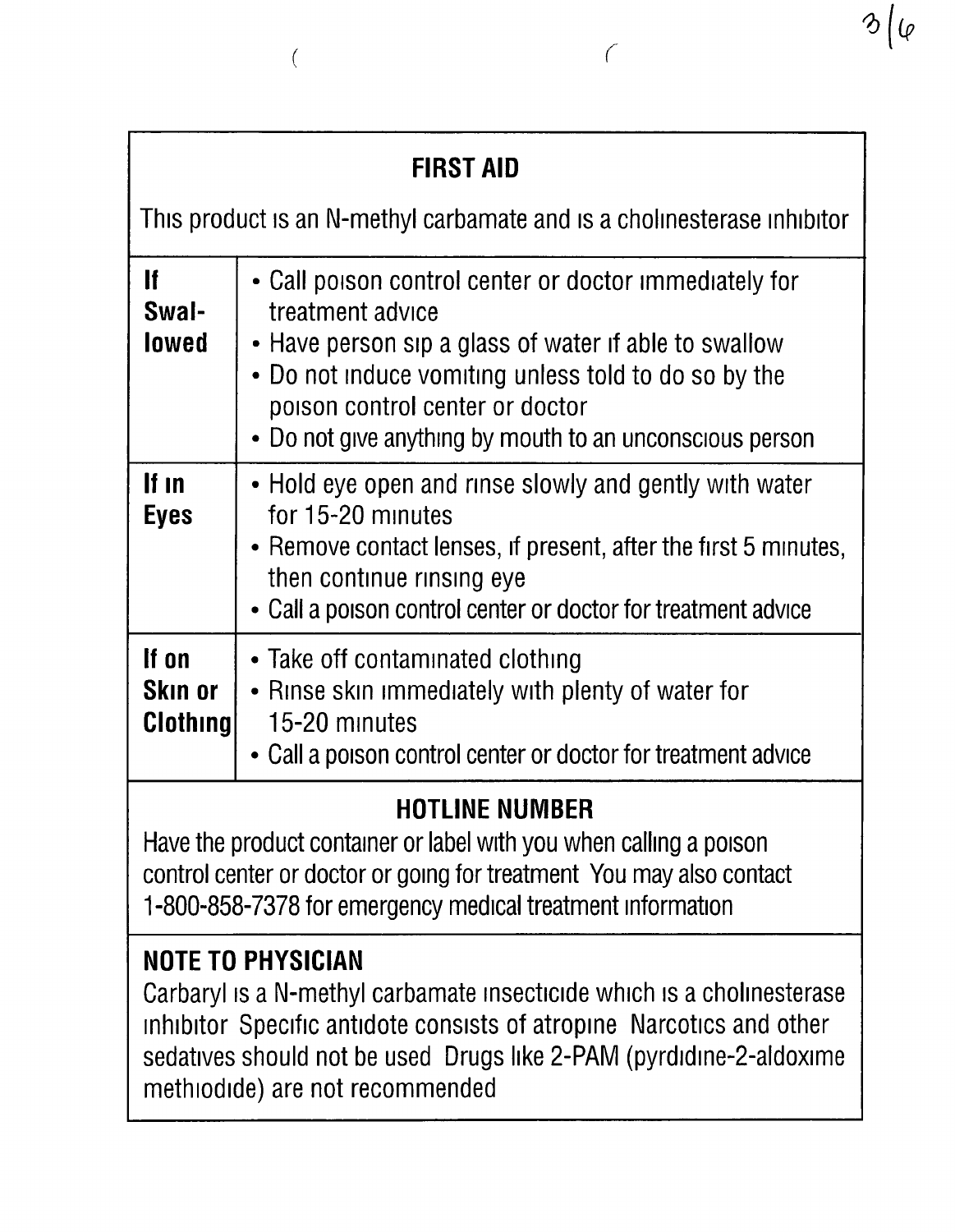APPLICATION DIRECTIONS (continued from left panel) This product is intended for use only by commercial pest control applicators and other trained personnel It may only be applied into voids from the outside of the structure and to in-ground or above ground nests to kill bees, wasps, yellow jackets, and hornets

 $\left($ 

Use of this product indoors is prohibited Apply only from the outside of structures APICIDE® may be used in outside voids of homes, apartments, hotels, schools, warehouses, and other commercial and industrial buildings

Application Equipment Use a plunger bellows, or bulb type duster Transfer a sufficient amount of APICIDE® to the duster When treatment is completed empty contents of duster back into the original container Honey Bees Honey bees are beneficial insects and must not be indiscriminately killed Application must only be done where there is an immediate threat to people and their pets Consider contacting an experienced beekeeper to determine if a swarm or nest of honey bees can be saved and relocated Locate the brood nest, or center of the colony by listening with ear to the outside of the structure or use another listening device to determine where the buzzing and clicking sounds are the loudest Drill a 1/4" hole into that section of the wall from the outside and push the drill bit on through to clear a hole into the brood area Insert the nozzle of the duster into the 1/4" hole and apply three to five ounces of dust into the brood area Seal the drilled hole immediately after treatment with wood putty, plaster patch, or other impervious material Allow 72 hours for APICIDE® to completely kill the colony Once the bees are killed, the wall void in which they have been nesting should be opened and the comb removed If not, the unattended honey may seep through the walls and attract other pests

Carpenter Bees Locate each entrance hole Insert the nozzle of the duster into the opening and squeeze the duster to apply APICIDE® directly into the opening and as deep into the tunnel as possible Do not plug up the holes immediately Allow the bees to pass through the entrance where they will contact the dust and distribute it into the galleries Wait until all carpenter bee activity ceases or until autumn before sealing the hole(s) Use caulking or wood putty to seal openings and then paint, stain, or varnish wood surfaces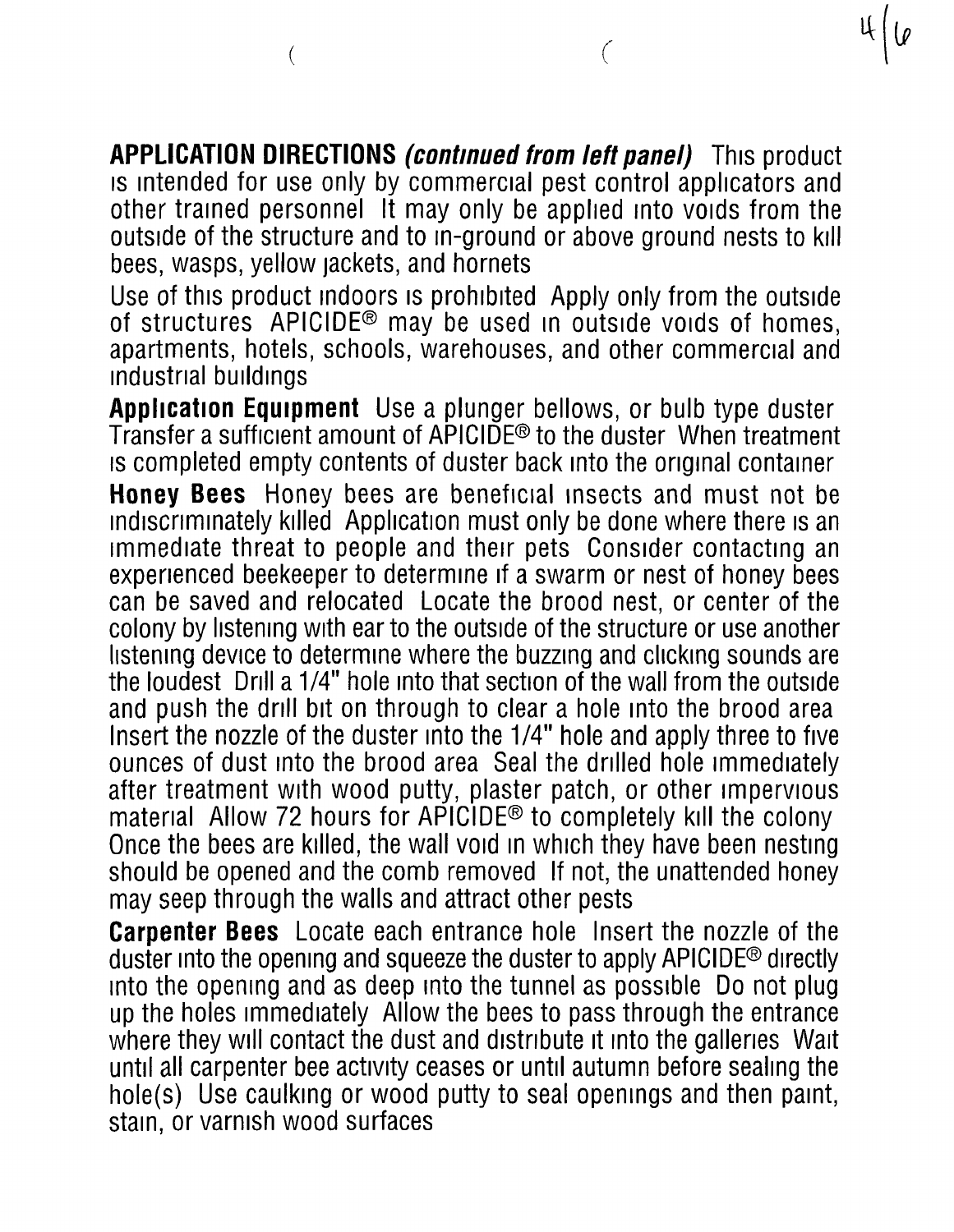Yellow Jackets, Wasps Locate the entrance hole used by these pests by observing their activity and flight patterns during the daytime Treatment is best done at dusk or later when activity around the nest is at a minimum Approach the opening to the nest cautiously Use background lighting if possible Do not hold a flashlight or spot light in your hands Lighting should be set and focused on the nest opening from a distance and off to the side From the outside, insert the nozzle of the duster into the entrance hole and apply three to five ounces of APICIDE® into the opening Allow 72 hours for APICIDE® to completely kill the colony After all activity has ceased seal opening with wood putty, caulking, or other impervious material

€

Hornets (Aerial Nest - tan to gray in color and are completely enclosed except for the entrance at the bottom) Locate the entrance hole used by these pests by observing their activity and flight patterns during the daytime Treatment is best done at dusk or later when activity around the nest is at a minimum Approach the opening to the nest cautiously Use background lighting if possible Do not hold a flashlight or spot light in your hands Lighting should be set and focused on the nest opening from a distance and off to the side Insert the nozzle of the duster into the opening at the bottom of the nest and inject dust into the opening Continue dispensing until most of the APICIDE® is injected into the opening Allow 72 hours for APICIDE® to completely kill the colony After all activity has ceased the nest may be removed Place nest in plastic garbage bag and discard in the trash

**Notice** Manufacturer warrants that this product conforms to the chemical description on the label and is reasonably fit for the specific purposes referred to in the Directions for Use, subject to the inherent risks referred to above To the extent consistent with applicable law, manufacturer makes no other express or implied warranty of fitness or merchantability nor any other express or implied warranty To the extent consistent with applicable law, in no case shall manufacturer be liable for consequential, special, or indirect damages resulting from the use, handling or application of its product To the extent consistent with applicable law, buyer assumes all risks of use, storage, or handling or this material not in strict accordance with directions and cautions stated on this label

 $5/6$